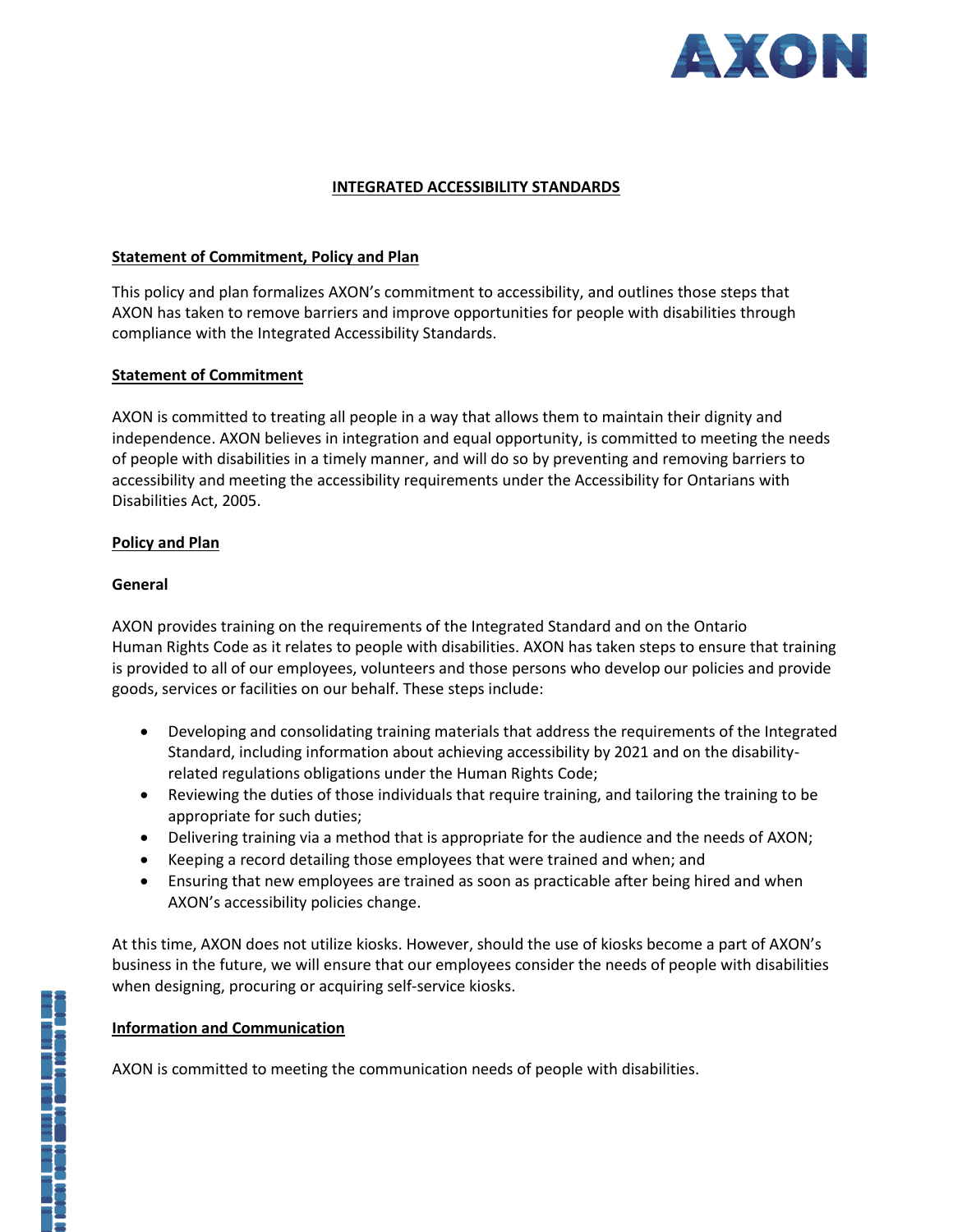

AXON will ensure that our existing processes for receiving and responding to feedback are accessible to people with disabilities upon request. AXON's process will include:

- Providing multiple methods for feedback, such as in writing or via email, telephone or in person; and
- Considering and implementing those accessible formats or communication supports required elsewhere in the Integrated Standard.

AXON will ensure that, upon request, we will provide or arrange for the provision of publicly available information that is in respect of our goods, services or facilities in an accessible format and at a cost that is not more than that charged to others by:

- Consulting with the person making the request to determine the most appropriate accessible format or communication support, given the needs of the person, whether the content is convertible and within AXON's capability;
- Providing the accessible format or communication support in a timely manner and at no additional cost; and
- Notifying the public about the availability of accessible formats and communication supports.

As of January 1, 2012, AXON has enacted a process to provide its customers and clients with publicly available emergency procedures, plans or public safety information in an accessible way, as soon as practicable upon request.

AXON will ensure that all websites and content conform with WCAG 2.0, Level AA by January 1, 2021, by:

- Liaising with our Information Technology department to determine whether the website is compliant; and
- Determining whether the Information Technology department can upgrade the website and content internally, or if third party assistance is required.

### **Employment**

AXON is committed to fair and accessible employment practices. AXON will:

- Notify the public and our staff that we will accommodate people with disabilities during the recruitment process, either through our website, via a recruiter or the applicable job posting, as applicable;
- Notify job applicants, when they are individually selected to participate in an assessment or selection process, that accommodations are available upon request in relation to the materials or processes to be utilized;
- Consult with job applicants who request accommodation to support them through the recruitment, selection and/or assessment process and take into account their needs, so that the accommodations provided are effective; and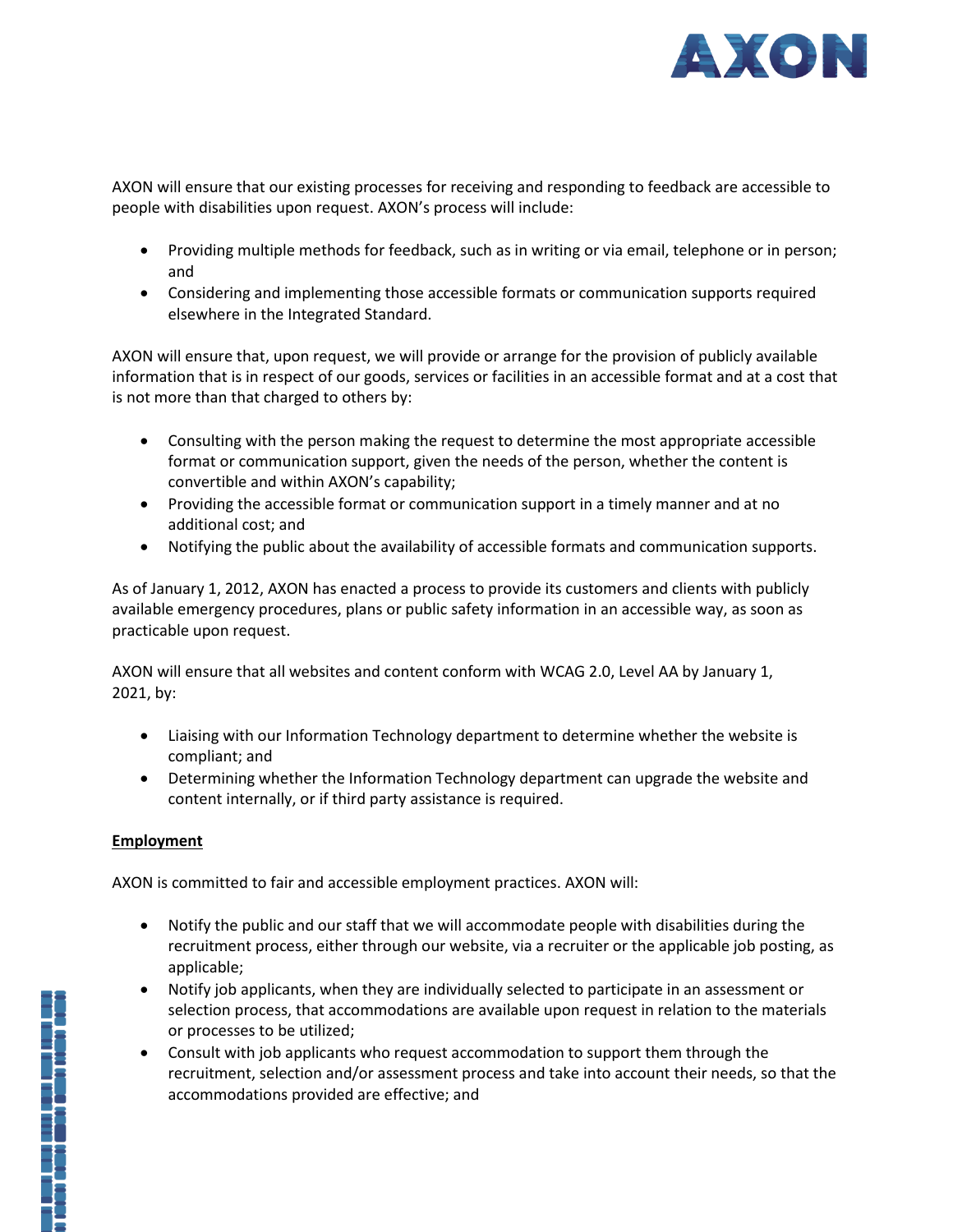

 Notify the successful applicant of AXON's policies for accommodating our employees with disabilities.

AXON will inform our employees of the policies used to support employees with disabilities, including, but not limited to, policies on the provision of job accommodations that take into account an employee's accessibility needs due to disability, by:

- Consulting with our employees with disabilities to determine those accessible formats or communication supports that may be of assistance, and how such accommodation may be provided; and
- Providing the information as soon as practicable after commencement of employment, and updates whenever there is a change to the policies.

AXON shall provide individualized workplace emergency response information to our employees with disabilities, if the disability is such that the individualized information is necessary and AXON is aware of the need for accommodation.

AXON shall develop and put in place a process for the creation of individual accommodation plans for those employees that have been absent from work due to a disability. This process shall be implemented by:

- Considering how employees with disabilities will participate in the development of their accommodation plan and what the plans may include;
- Establishing where the plans will be stored and what steps will be taken to protect the privacy of employee information; and determining when and how the individual accommodation plans will be reviewed and updated.

AXON shall develop and put in place a documented return to work process for those employees that have been absent from work due to a disability and require disability-related accommodation in order to return to work. This process shall outline the steps that AXON will take to facilitate the return to work of the applicable employees and the use of individual documented accommodation plans.

AXON will ensure that it takes into account the accessibility needs of employees with disabilities (as well as their individual accommodation plans) when implementing its performance management process. This will be achieved by:

- Reviewing an individual's accommodation plan to understand their needs and determine whether it should be adjusted to improve job performance;
- Providing performance-management related documents in accessible formats; and
- Providing informal and formal coaching and feedback in a manner that takes in account an employee's disability.